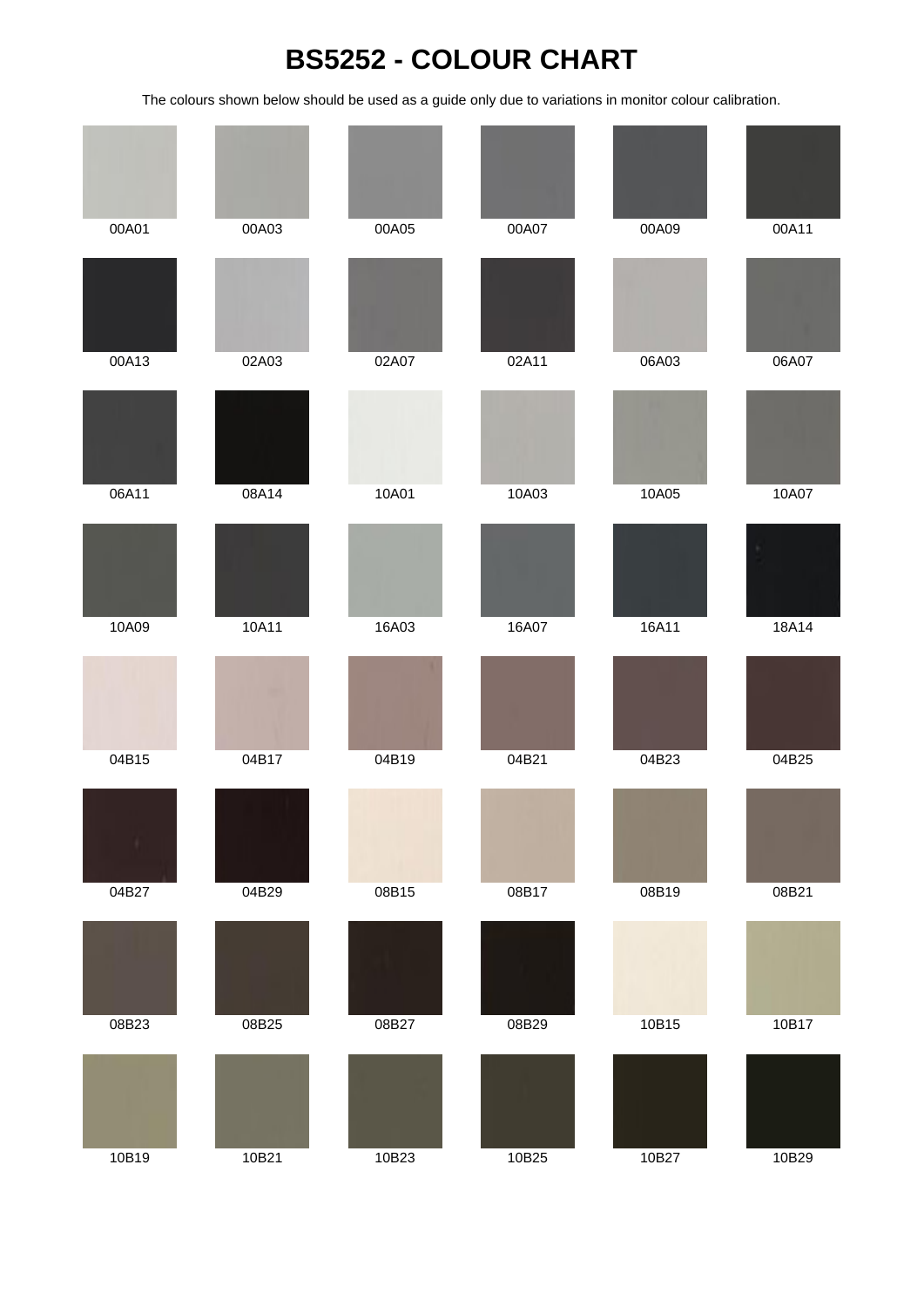| 12B15 | 12B17 | 12B19 | 12B21 | 12B23 | 12B25 |
|-------|-------|-------|-------|-------|-------|
|       |       |       |       |       |       |
| 12B27 | 12B29 | 18B15 | 18B17 | 18B19 | 18B21 |
|       |       |       |       |       |       |
| 18B23 | 18B25 | 18B27 | 18B29 | 22B15 | 22B17 |
|       |       |       |       |       |       |
| 22B19 | 22B21 | 22B23 | 22B25 | 22B27 | 22B29 |
|       |       |       |       |       |       |
| 02C33 | 02C35 | 02C37 | 02C39 | 02C40 | 04C31 |
|       |       |       |       |       |       |
| 04C33 | 04C35 | 04C37 | 04C39 | 04C40 | 06C33 |
|       |       |       |       |       |       |
| 06C35 | 06C37 | 06C39 | 06C40 | 08C31 | 08C33 |
|       |       |       |       |       |       |
| 08C35 | 08C37 | 08C39 | 08C40 | 10C31 | 10C33 |
|       |       |       |       |       |       |
| 10C35 | 10C37 | 10C39 | 12C31 | 12C33 | 12C35 |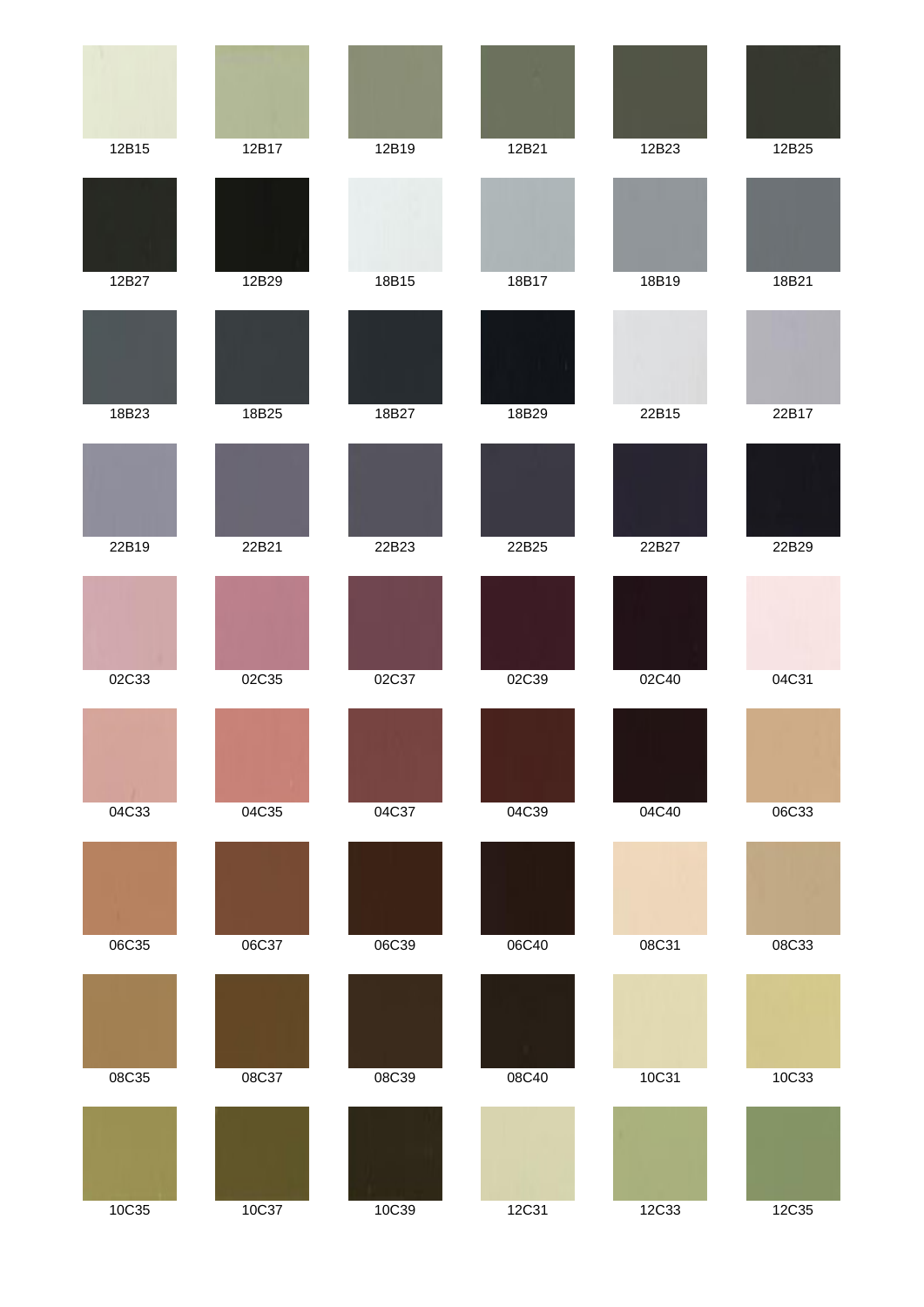|       |       |       | ٠     |       |       |
|-------|-------|-------|-------|-------|-------|
| 12C37 | 12C39 | 12C40 | 14C31 | 14C33 | 14C35 |
|       |       |       |       |       |       |
| 14C37 | 14C39 | 14C40 | 16C33 | 16C35 | 16C37 |
|       |       |       |       |       |       |
| 16C39 | 16C40 | 18C31 | 18C33 | 18C35 | 18C37 |
|       |       |       |       |       |       |
| 18C39 | 18C40 | 20C33 | 20C35 | 20C37 | 20C39 |
|       |       |       |       |       |       |
| 20C40 | 22C31 | 22C33 | 22C35 | 22C37 | 22C39 |
|       |       |       |       |       |       |
| 22C40 | 24C33 | 24C35 | 24C37 | 24C39 | 24C40 |
|       |       |       |       |       |       |
| 02D41 | 02D43 | 02D44 | 02D45 | 04D41 | 04D43 |
|       |       |       |       |       |       |
| 04D44 | 04D45 | 06D41 | 06D43 | 06D44 | 06D45 |
|       |       |       |       |       |       |
| 08D41 | 08D43 | 08D44 | 08D45 | 10D41 | 10D43 |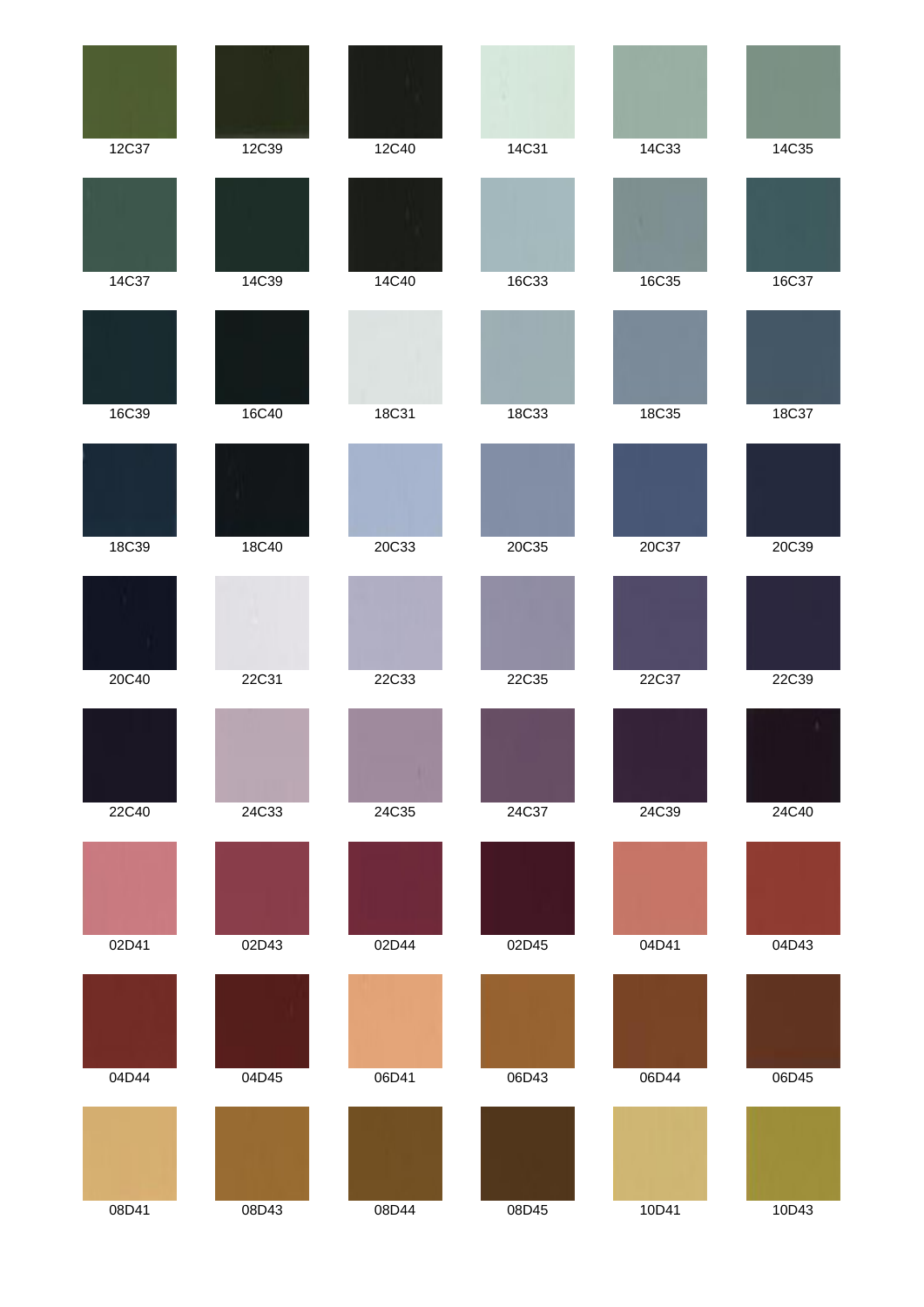| 10D44 | 10D45 | 12D41 | 12D43 | 12D44 | 12D45 |
|-------|-------|-------|-------|-------|-------|
|       |       |       |       |       |       |
| 14D41 | 14D43 | 14D44 | 14D45 | 16D41 | 16D43 |
|       |       |       |       |       |       |
| 16D44 | 16D45 | 18D41 | 18D43 | 18D44 | 18D45 |
|       |       |       |       |       |       |
| 20D41 | 20D43 | 20D44 | 20D45 | 22D41 | 22D43 |
|       |       |       |       |       |       |
| 22D44 | 22D45 | 00E53 | 00E55 | 02E53 | 02E56 |
|       |       |       |       |       |       |
| 02E58 | 04E49 | 04E50 | 04E51 | 04E53 | 04E55 |
|       |       |       |       |       |       |
| 04E56 | 04E58 | 06E50 | 06E51 | 06E53 | 06E55 |
|       |       | Œ.    |       |       |       |
| 06E56 | 08E49 | 08E51 | 08E53 | 08E55 | 08E56 |
|       |       |       |       |       |       |
| 10E49 | 10E50 | 10E51 | 10E53 | 10E55 | 10E56 |